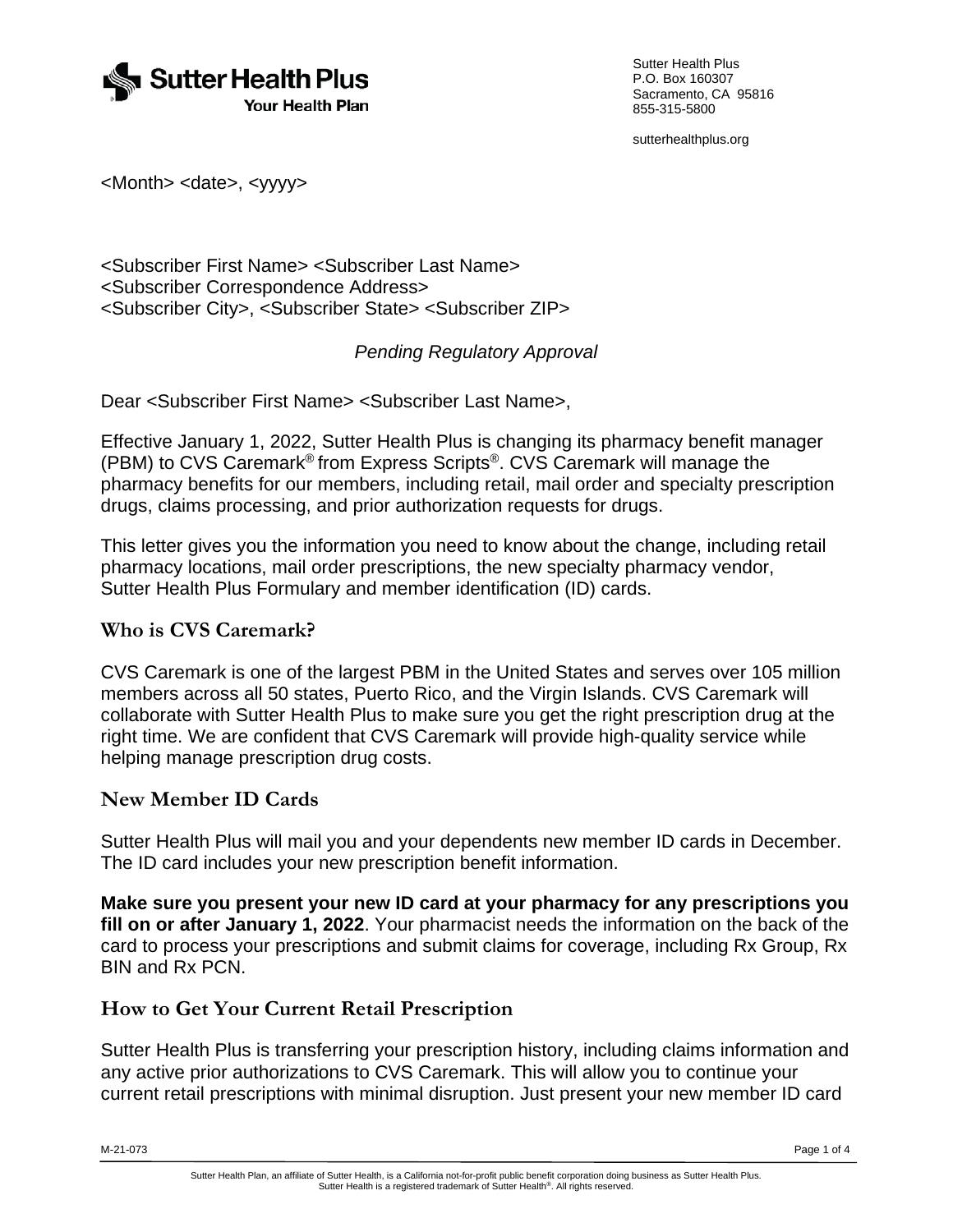to the pharmacy beginning January 1, when filling a prescription for you or a covered family member.

You can get a 30-day supply of your prescriptions at one of the many CVS Caremark participating retail pharmacies. CVS Caremark retail pharmacy network includes most major pharmacy retail chains and independent pharmacies, including CVS, Rite Aid, Walgreens, Bel Air, Raley's, and Safeway.

# **Mail Order & Specialty Pharmacy**

If you currently get your prescription drugs through Express Scripts Pharmacy<sup>SM</sup> for mail order Sutter Health Plus and Express Scripts are transferring your active and refillable prescriptions to CVS Caremark.

While your active and refillable mail order and specialty prescription drugs are transferring, CVS Caremark will not mail your refill automatically. You must call CVS Caremark Customer Care at 1-844-740-0635 or go to *caremark.com* (registration required) on or after January 1, 2022, to provide billing information, including payment preferences.

## **Mail Order**

CVS Caremark Mail Service Pharmacy is the CVS Caremark mail order pharmacy. Mail order allows you to receive up to a 100-day supply, as your benefit plan allows, of your maintenance drugs. Maintenance drugs are drugs you take on a regular basis for a long-term medical condition, such as high blood pressure or diabetes.

To ensure you do not run out of your prescription drugs during this transition, Sutter Health Plus, Express Scripts and Express Scripts Pharmacy are allowing early refill of your mail order prescriptions. If you have refills due at the end of December, you can order your refills in mid-December by calling Express Scripts Pharmacy at 1-877-787-8661.

## **Specialty Pharmacy**

CVS Specialty® is the CVS Caremark specialty pharmacy. Specialty prescription drugs treat complex health conditions, such as hepatitis C and rheumatoid arthritis, and include self-injectables, high-cost oral drugs, drugs with special storage needs, and drugs you take on a strict schedule.

To ensure you do not run out of your specialty drug during this transition, Sutter Health Plus, Express Scripts and Accredo® are allowing early refill of your specialty drug prescription. If you have refills due at the end of December, order your refill in mid-December by calling Accredo® at 1-877-787-8661.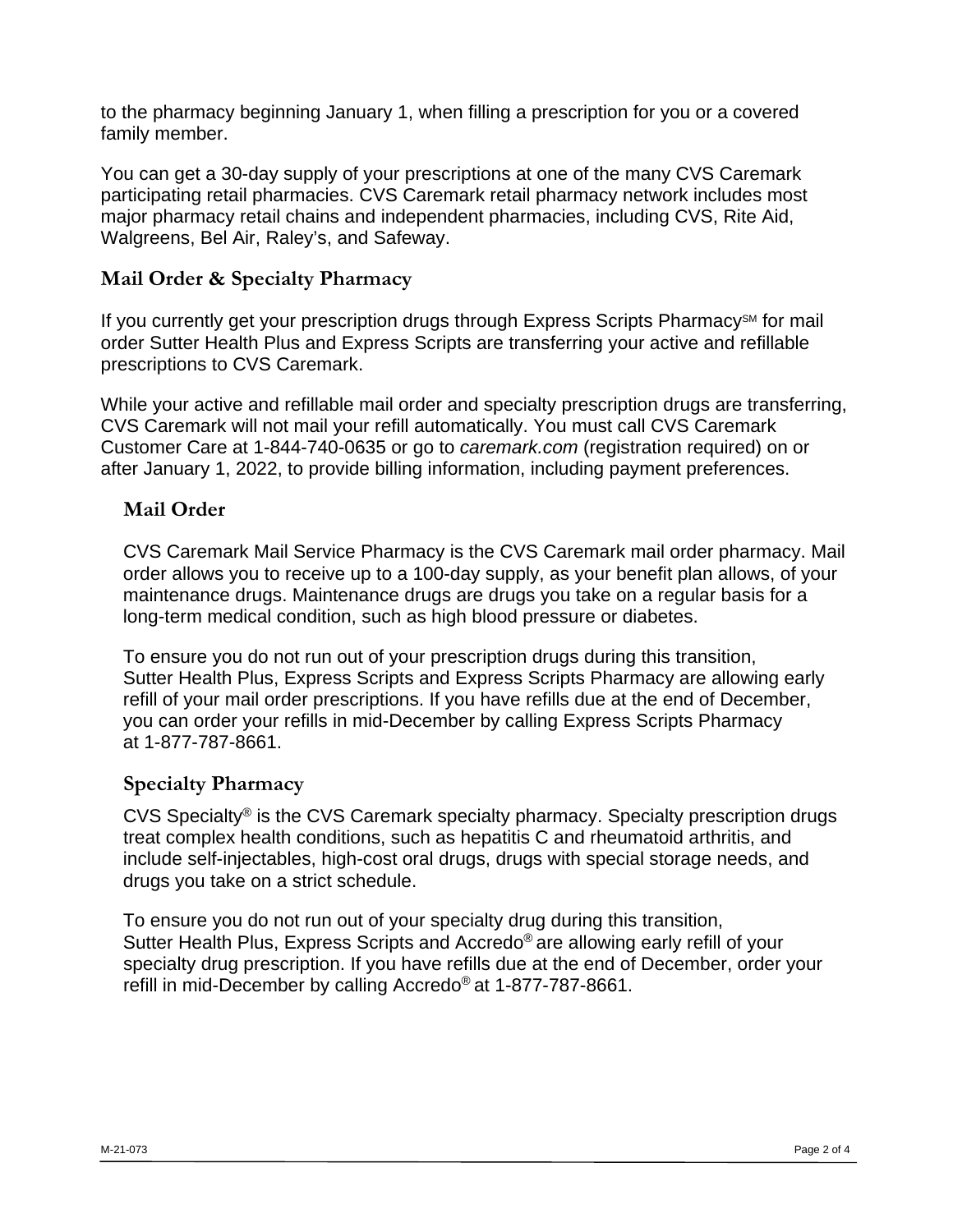# **Non-Transferrable Prescriptions**

Sutter Health Plus cannot automatically transfer certain mail order and specialty prescription drugs to CVS Caremark Mail Service Pharmacy or CVS Specialty. If you have any of the following, you need to get a new prescription from your doctor:

- Active prescription for a controlled substance, such as Oxycontin<sup>®</sup> and Adderall<sup>®</sup>
- Expired prescription
- Prescription without remaining refills

## **Your Formulary and Prescription Cost Share**

Your formulary is a list of covered drugs available through Sutter Health Plus. The new formulary includes all generic drugs and many preferred brands and uses the same four-tier design you have now.

Your prescription cost share depends on whether your doctor prescribes a generic or brand name drug. The four tiers are:

- Tier 1 most generic drugs and low-cost preferred brand name drugs are covered at lowest cost share
- Tier 2 preferred brand name and non-preferred generic drugs are covered at second lowest cost share
- Tier 3 non-preferred brand name drugs or drugs that the Sutter Health Plus Pharmacy and Therapeutics committee recommends based on safety, effectiveness and cost. These drugs usually have alternatives available in Tier 1 or 2 at a lower cost
- Tier 4 drugs that are biologics and drugs that the FDA or drug manufacturer requires be distributed through a specialty pharmacy, drugs that require the member to have special training or clinical monitoring for self-administration, or drugs that cost Sutter Health Plus more than \$600 net of rebates for a one-month supply

In December, Sutter Health Plus will send you a separate letter if there are changes in cost share or prior authorization requirements to a prescription drug you are currently taking. The letter will let you know what to do to ensure you do not experience interruption in receiving your prescriptions.

## **CVS Caremark Website**

Beginning mid-November, you will have access to a CVS Caremark guest website through the Sutter Health Plus Pharmacy page at *sutterhealthplus.org/pharmacy*. You can view sample pharmacy benefits for some of our most popular plans, use Find a Pharmacy to confirm your retail pharmacy is still available or find a network pharmacy near you, and view the Sutter Health Plus Formulary.